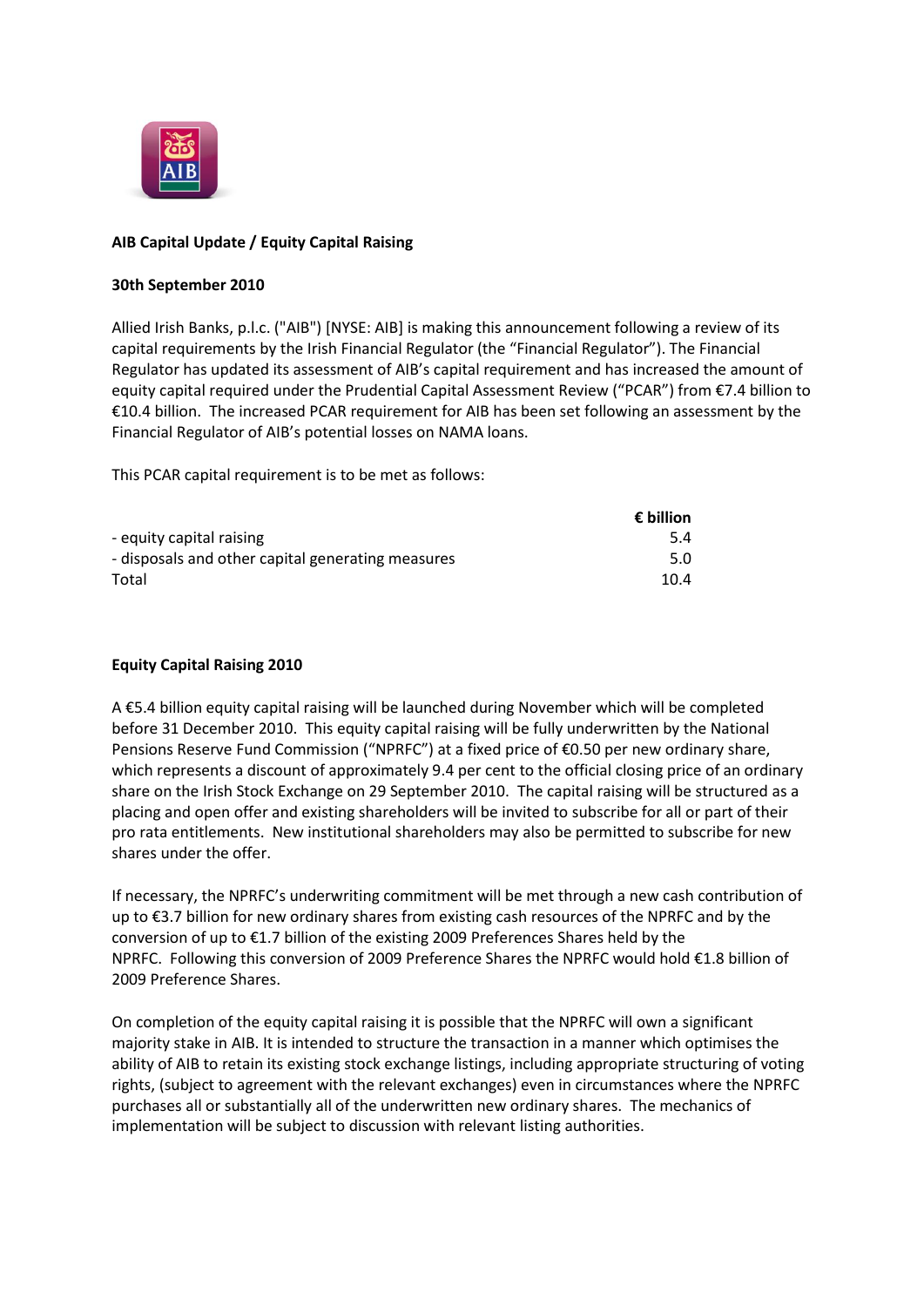It is anticipated that the existing warrants issued to the NPRFC in 2009 will be repurchased on terms to be agreed.

The terms of the capital raising are subject to the approval, inter alia, of the European Commission, AIB shareholders and other regulatory consents. A prospectus will be published in due course and will provide further details in relation to the terms of the equity capital raising, underwriting structure and timing.

## **Disposals and Other Capital Generating Measures**

On 10 September 2010, AIB announced the sale of its Polish interests, representing the sale of its entire 70.36 per cent shareholding in the issued share capital of Bank Zachodni WBK S.A. and its 50 per cent shareholding in BZ WBK Asset Management S.A. to Banco Santander S.A. which will generate approximately €2.5 billion of equivalent equity tier 1 capital. In addition, AIB is undertaking further asset disposals and considering additional capital generating initiatives which could generate a further €2.5 billion of capital. Subject to the outcome of those further asset disposals and capital generating measures, to the extent required, the remaining €1.8 billion of 2009 Preference Shares held by the NPRFC may be fully or partially converted into new ordinary shares on 31 March 2011, to meet final regulatory requirements as determined by the Financial Regulator.

#### **Board and Management**

The Minister for Finance expected that management and board changes would be made in conjunction with the recapitalisation of the bank.

The Board has agreed with Mr. Dan O'Connor that he will step down as Executive Chairman within the coming weeks.

The Board has also agreed with Group Managing Director Mr. Colm Doherty the termination of his contract on existing terms. Mr Doherty will depart AIB before the end of 2010.

The Board wishes to express their appreciation both to Mr. O'Connor and Mr. Doherty for their contribution to the bank, especially in recent times as the bank embarked on its recapitalisation and reorganisation.

-ENDS-

#### **For further information, please contact:**

Alan Kelly General Manager, Group Finance AIB Group Bankcentre Ballsbridge